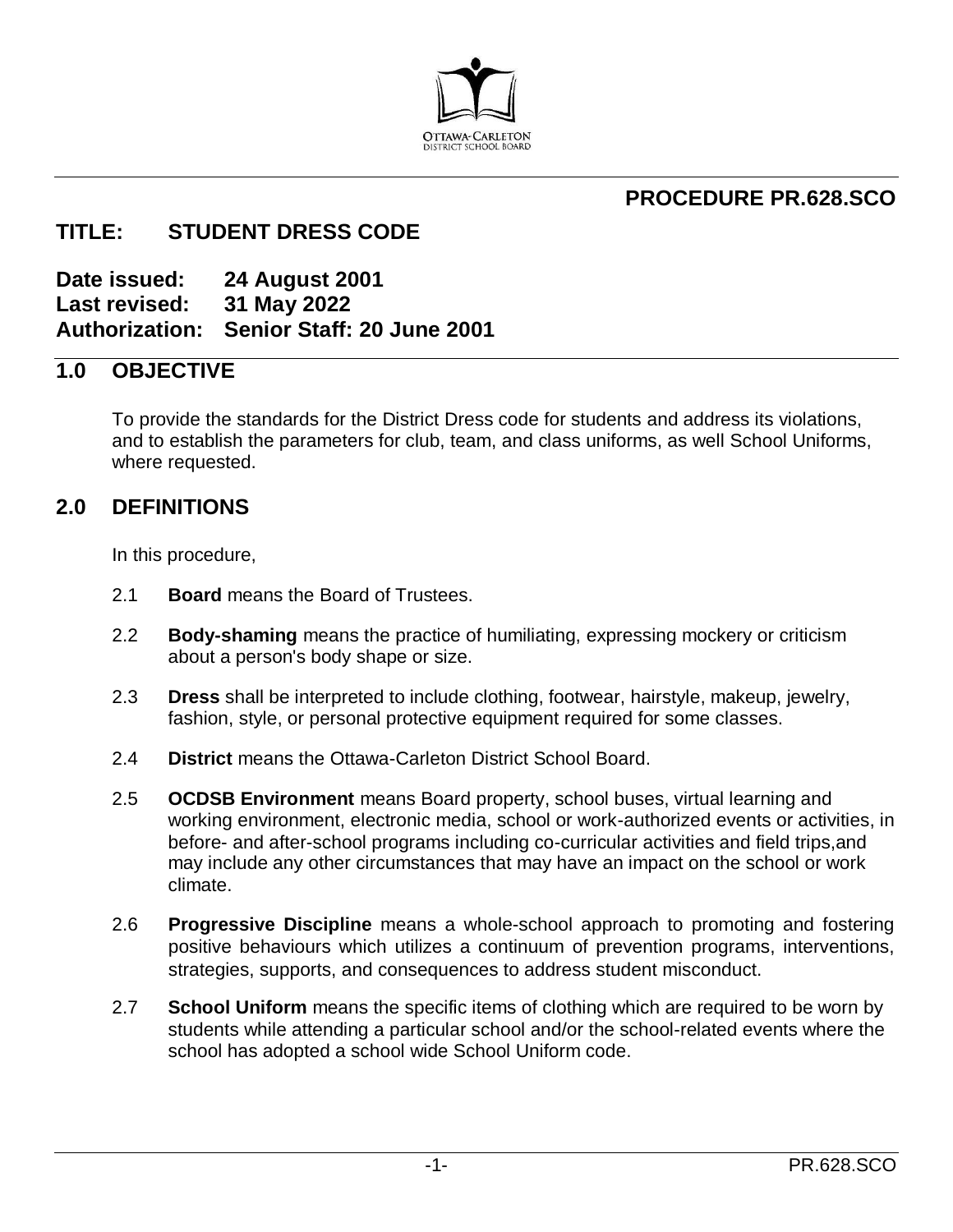# **3.0 RESPONSIBILITY**

- 3.1 The school principal is responsible for:
	- a) adopting this procedure as the school Dress code;
	- b) making a determination as to whether student Dress represents a contravention of this procedure;
	- c) addressing requests for Dress related accommodations based on any of the protected grounds under *the Ontario Human Rights Code* or body type/size, in accordance with applicable procedures;
	- d) ensuring that all club, team or class uniforms are consistent with the Dress standard established in this procedure; and
	- e) consulting with the school council and school community, including students, throughout the process of instituting a student School Uniform Dress code, where applicable.
- 3.2 School staff are responsible for:
	- a) educating students about the student Dress code;
	- b) communicating specific requirements for student Dress where there are health and safety requirements related to the use of equipment and/or activities; and
	- c) reporting Dress code violations in a non-discriminatory manner.
- 3.3 The school council is responsible for:
	- a) consulting with the school community, including students, where a student School Uniform Dress code is contemplated; and
	- b) where a student School Uniform Dress code is established, ensuring equity and affordability issues are addressed in partnership with the principal.

# **4.0 PROCEDURES**

#### Application and Scope

- 4.1 This procedure applies to all students in the OCDSB Environment.
- 4.2 The implementation of this procedure must always be consistent with:
	- a) the *Human Rights Code* and OCDSB Policy [P.147.GOV Human Rights;](https://weblink.ocdsb.ca/WebLink/ElectronicFile.aspx?docid=7258252&dbid=0&repo=OCDSB) and
	- b) the OCDSB Procedure **PR.696.SCO Fostering Gender Identity**, Gender [Expression, and Sexual Orientation Inclusive Schools.](https://weblink.ocdsb.ca/WebLink/ElectronicFile.aspx?docid=7305736&dbid=0&repo=OCDSB)

#### **Student Dress Standards**

- 4.3 All students have the right to express themselves through their Dress without fear of Body-shaming, bias, or discrimination.
- 4.4 Student Dress must: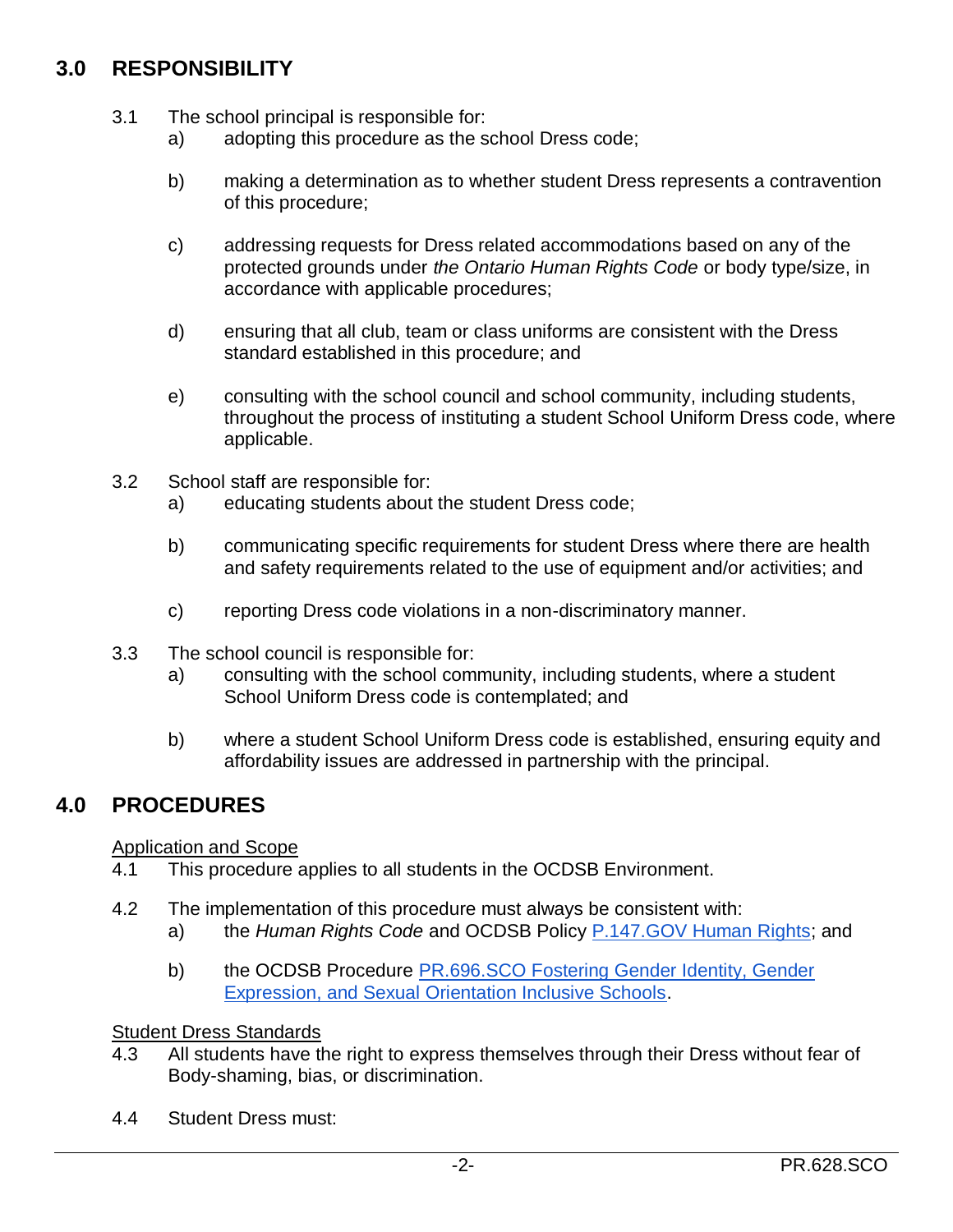- a) cover the groin, buttocks and nipples with material that is not see-through or transparent;
- b) include more than underwear as the only layer of clothing;
- c) include footwear with consideration for health and safety;
- d) ensure that the student's face is not fully obscured;
- e) not include wording or graphics that reasonably could be construed as promoting or symbolizing hate or discrimination, drugs, alcohol, tobacco, Cannabis, illegal activity, profanity, nudity, pornography; or that incites violence or harassment; or threatens health and safety; and
- f) comply with the School Uniform code if one is established.
- 4.5 Students must comply with all health and safety related Dress requirements associated with a particular class or school activity. This may include, but is not limited to restrictions regarding footwear, loose clothing, personal protective equipment, or other specialized equipment specific to the activity.

## Request for Accommodation

- 4.6 Requests for accommodation may be submitted to the principal and when there is a duty to accommodate accommodation will be provided, to the point of undue hardship.
- 4.7 The principal will consider requests for accommodation on student Dress on a case-bycase basis, in a timely manner, and will collaborate with the student and/or their parent/guardian throughout the process.
- 4.8 The principal will provide the student and/or their parent or guardian with the final decision.

## Contraventions of the Dress Code

- 4.9 Any discussions with students about Dress code, including Dress code contraventions, shall be done in a way that preserves the student's dignity and self-respect.
- 4.10 Where a student is considered to be in contravention of the Dress requirement of this procedure, the student may be:
	- a) asked to change, remove, or cover the clothing item that violates this procedure;
	- b) asked to wear the required personal protective equipment, when applicable; or
	- c) sent home to get a change of clothes only if this will not result in missing instructional time.
- 4.11 All student Dress contraventions will be addressed consistently and equitably, with consideration for the student's race, age, ability, sex, gender identity, gender expression, sexual orientation, ethnicity, religion, cultural observance, socio-economic circumstances, and/or body type/size, with consideration of context for the activity.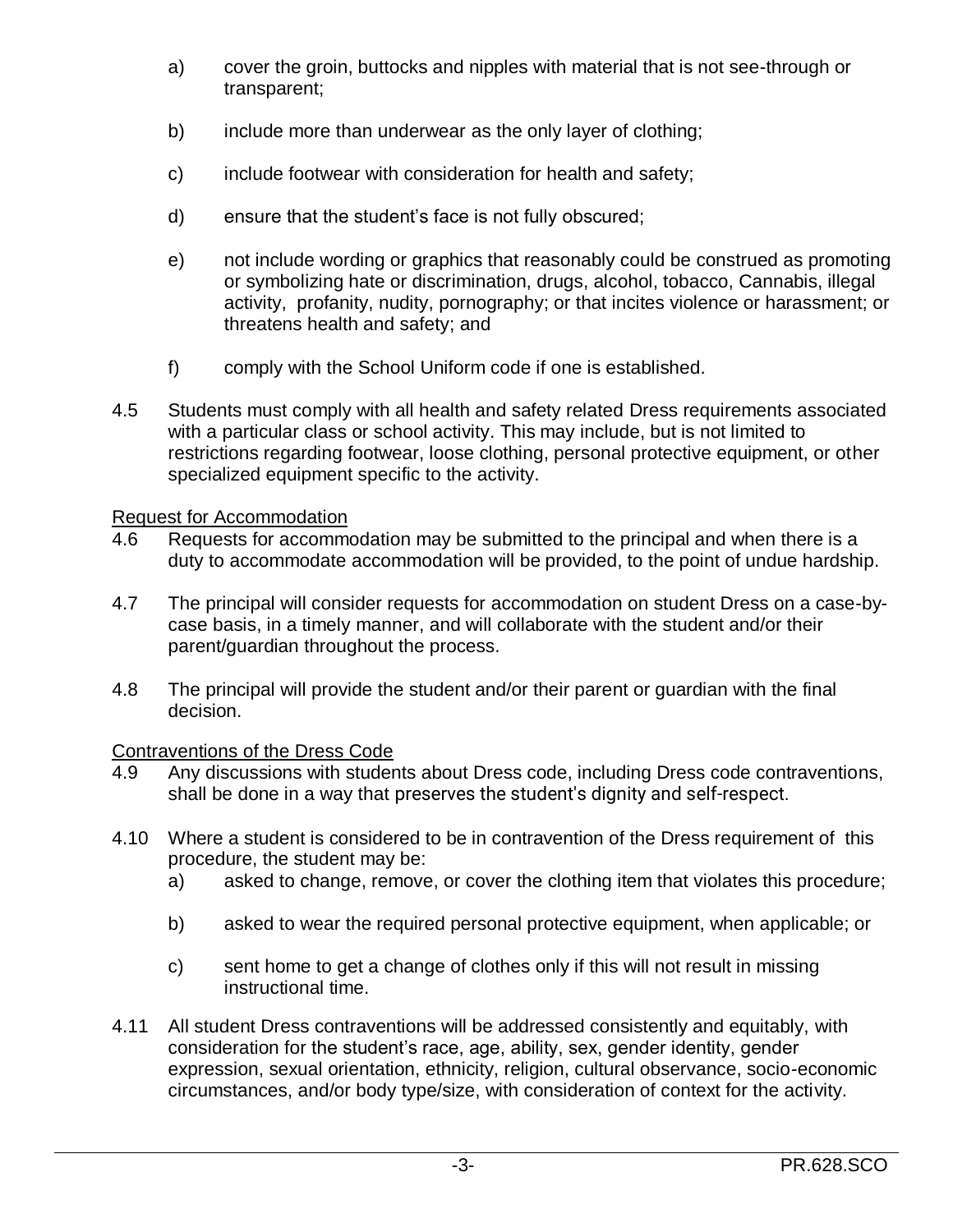- 4.12 Where a student demonstrates persistent or blatant non-compliance with the Dress code requirements, corrective action will be taken along the Progressive Discipline continuum.
- 4.13 Where suspension is being considered as part of the Progressive Discipline, the principal shall consult with the Superintendent of Instruction prior to making a decision to suspend a student in relation to Dress code.

## School Uniform

- 4.14 Where there is interest in establishing a student School Uniform, the principal will work in partnership with the students, the school council, and community to develop a student School Uniform Dress code. This must fully address the following:
	- a) the issue of affordability and equity of access and expression for families of children attending the school is addressed;
	- b) a participative and inclusive process for parent/guardian, student and staff consultation is developed;
	- c) a fair and equitable decision and implementation timeline is developed; and
	- d) a fair and equitable process is developed for ensuring that the decision to implement a School Uniform Dress code has the approval of a majority of at least 85% of the families of students currently registered at the school, on the basis of one parent/guardian, or a student having reached the age of majority, vote per family.
- 4.15 Uniforms for clubs or teams or for School Uniforms will be purchased through a District approved vendor in accordance with Board procurement policies.
- 4.16 A decision regarding student School Uniforms, once made, may be revisited after three school years have passed.

## **Communication**

- 4.17 The student Dress code, including expectations and consequences for non-compliance, must be provided to each student, parent or guardian, at the beginning of each school year and whenever a student registers at the school.
- 4.18 Education of students about Dress code must include topics of harassment, discrimination, sexism, human rights, and diversity in order to minimize the need for monitoring student Dress to the minimal extent possible and to encourage a safe, respectful learning environment.

## **5.0 REFERENCE DOCUMENTS**

[Ministry of Education Policy/Program Memoranda \(PPM\) 128](https://www.ontario.ca/document/education-ontario-policy-and-program-direction/policyprogram-memorandum-128) OCDSB Policy P.014.SCO [School Councils](https://weblink.ocdsb.ca/WebLink/DocView.aspx?id=2008630&dbid=0&repo=OCDSB) OCDSB Policy [P.026.SCO Student Suspension and Expulsion](https://weblink.ocdsb.ca/WebLink/ElectronicFile.aspx?docid=2776456&dbid=0&repo=OCDSB) OCDSB Policy [P.125.SCO School District Code of Conduct](https://weblink.ocdsb.ca/WebLink/ElectronicFile.aspx?docid=2008666&dbid=0&repo=OCDSB) OCDSB Policy **P.147.SCO Human Rights** OCDSB Procedure [PR.515.SCO Student Suspension and Expulsion](https://weblink.ocdsb.ca/WebLink/ElectronicFile.aspx?docid=2008797&dbid=0&repo=OCDSB) OCDSB Procedure PR.586.CUR [Religious Holy Days](https://weblink.ocdsb.ca/WebLink/DocView.aspx?id=2781805&dbid=0&repo=OCDSB)